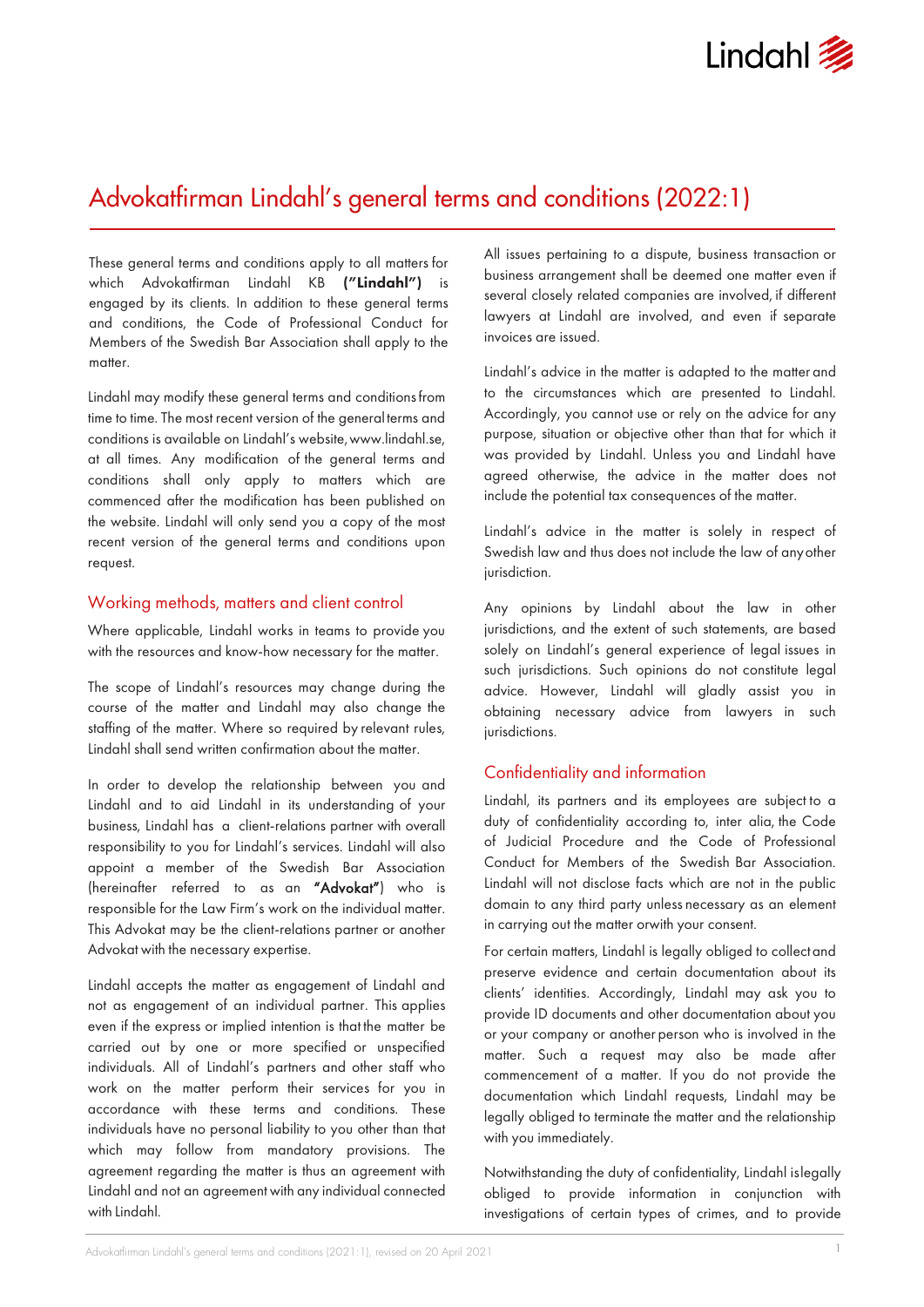information about VAT registration numbers to the Swedish Tax Agency. By engaging Lindahl, you consent to Lindahl providing the information described above.

Lindahl reserves the right to use information which it obtains in conjunction with carrying out a matter andwhich is in the public domain or is otherwise generally known, for marketing and for statistical and market surveys performed by a third party.

Lindahl's file management is digital and the primary rule is that documents are stored in electronic form only. In those cases where Lindahl receives a document and the physical copy does not have independent significance, the document is digitalised and the physical document is then destroyed.

Accordingly, Lindahl cannot return the documents which it has received but rather only digital copies. Original documents, physical documents of independent significance, and documents which pursuant to law orother regulation cannot be electronically archived, are stored and physically archived and can be returned.

## Personal Data

When Lindahl provides services to our clients, Lindahl will collect and process personal data in accordance with the Privacy Notice.

#### Fees and invoicing

Unless you and Lindahl have agreed otherwise, Lindahl's fees are determined based on the following factors: (a) the skill and experience required for the matter; (b) the result achieved; (c) the time expended; (d) the monetary value to which the matter pertains; (e) any risks for Lindahl; and (f) the time pressure involvedfor the matter. Lindahl's fees conform to the Swedish Bar Association's rules.

In addition to Lindahl's fees, costs of travel, accommodation and other expenses may be charged to you. Lindahl ordinarily covers smaller expenses on your behalf and charges them to you in arrears, but Lindahl may instead request advances for such expenses or forward invoices for the expense to you for payment.

Lindahl ordinarily applies monthly invoicing. Lindahl may also otherwise provide you with regular information about accrued fees. Unless you and Lindahl have agreed otherwise, the payment terms and conditions for Lindahl's invoices are 30 days. Lindahl charges penalty interest on arrears pursuant to the Interest Act in the event of late payment.

If you are entitled to compensation from insurance (such as legal expenses insurance (LEI)) to cover part of Lindahl's fee, you will nevertheless, unless agreed otherwise, pay Lindahl's fees as invoiced and when due for payment. For those who are liable for VAT, insurance does not reimburse VAT. To the insurance, a significant deductible and a maximum compensation will normally apply. Any amounts that you or the insurer pay in advance or on account will be settled in the final settlement of amount due.

Lindahl reserves the right to issue an on-account invoice for its fee. If this occurs, the final invoice for the assignment will state the total fee, and the fee you have already paid on account will be deducted from this to determine the amount remaining due.

Lindahl reserves the right to request a retainer, both before it commences its work on a matter and during a pending matter. Lindahl's right to a retainer applies continuously throughout the matter. The retainer is used to pay future expenses and fee invoices. Ordinarily, retainers are first set off against invoice upon the conclusion of the matter. Since members of the Swedish Bar are ordinarily prevented from requesting a retainer which is greater than the anticipated fee, Lindahl's final fee will often be greater than the retainer amount.

Lindahl always seeks to provide legal services at attractive rates. Upon request, at the beginning of thematter, Lindahl will provide you with an estimate of our fee for the matter and Lindahl can also, to the extent appropriate and possible, reach an agreement about a budget or other arrangement for the matter.

Lindahl reserves the right to review its estimate, budget or other arrangements when it has reason to believe that the information is no longer accurate or attainable.

All amounts are stated exclusive of value added tax.

## Limitation of liability

In addition to the provisions stated in these terms and conditions, Lindahl may apply special limitations of liability for certain matters or partial matters. You will be informed of such limitations of liability prior tocommencing the matter or partial matter.

Lindahl's liability for loss or damage suffered by you as a consequence of error or negligence on our part in performing work in relation to a certain matter is limited to a sum equal to five (5) times the fee for the matter or five (5) million Euro whichever is higher.

Lindahl's liability to you shall be reduced by any amount which you may receive under any insurance policy which you have acquired or which has been acquired for you or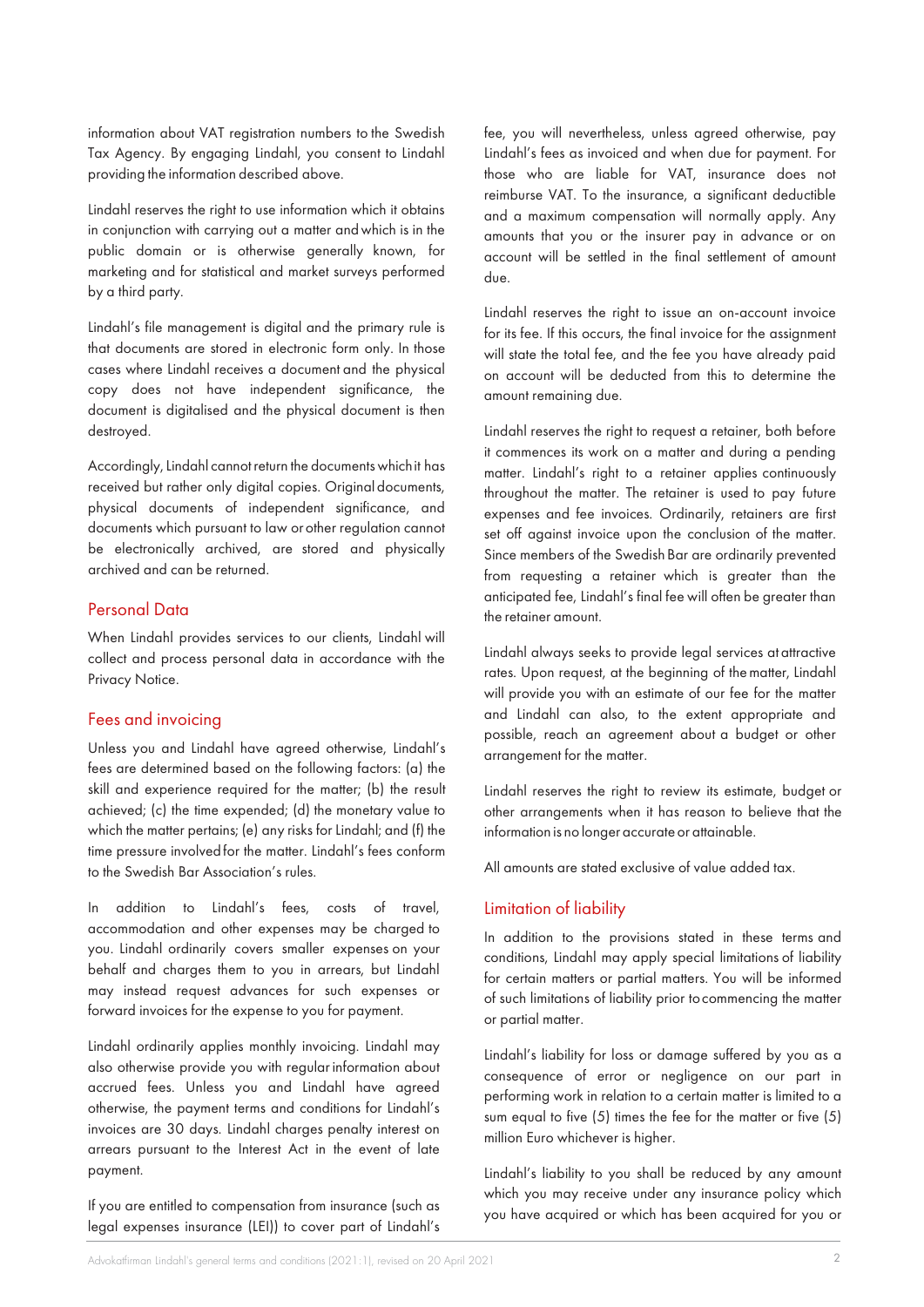pursuant to any hold-harmless agreement.

Lindahl shall not be liable for loss of production, loss ofprofit or any other indirect damage, loss, consequentialdamage or consequential loss.

Lindahl shall have no liability to third parties arising from your use of documents or other advice from Lindahl. Unless you and Lindahl have agreed otherwise, Lindahl shall not be liable for meetingscheduled times or for completing any portion of the work within a proposed timeframe or because Lindahlhas not been able to commence or continue its work due to circumstances beyond its control.

Where Lindahl has undertaken to provide advice about potential tax consequences, Lindahl's liability shall not include taxes which you are to pay unless, at the time the advice was given, it was clear that you could have achieved your goals by using an alternative structure or method without additional costsor risk and thereupon could have avoided payment of such tax entirely.

Where, upon your request, Lindahl agrees that a third party may rely on advice or a document which is produced by Lindahl, this shall not increase or otherwise affect Lindahl's liability.

Lindahl's liability towards any such third party shall be the same as its liability to you.

Any amounts which Lindahl pays to a third party as a result of such liability shall, on a krona by krona basis, reduce Lindahl's liability to you. Despite the fact that Lindahl may have specifically agreed that a thirdparty may rely on advice or documents which Lindahl has produced, Lindahl does not thereupon assume any advisor liability to such third party.

Where Lindahl discontinues carrying out a matter or discontinues the relationship with you due to a circumstance attributable to you or due to a legal or professional practice obligation, Lindahl shall not have any liability for the loss to which this may lead.

Lindahl's limitations of liability under these terms and conditions or pursuant to a separate agreement with you also apply to Lindahl's partners, other lawyers and previously-employed lawyers.

## Other advisors

Lindahl has a large network of professional advisors in Sweden and abroad and assists you, where necessary, in finding and instructing such professional advisors.

These other professional advisors shall be deemed to be independent of Lindahl and Lindahl shall have no liability for advice which they give you or for having recommended them to you. Lindahl shall not be liable for fees or costs charged by such advisors.

Where Lindahl instructs such other professional advisors on your behalf, Lindahl may assist you in obtaining bids for fees or assist you in reaching an agreement on the fee which you are to pay for their services. However, Lindahl assumes no liability for such bids or agreements.

## Communication, marketing and intellectual property rights

Lindahl would appreciate you informing your client relations partner or the partner responsible for thematter for the matter whether you wish to communicatevia Internet or by email. Lindahl's spam and virus filters and security arrangements can sometimes filter email. Accordingly, follow up important emails with atelephone call.

Lindahl holds copyright and other intellectual propertyrights to the results of work which is created in a matter. You are, of course, entitled to use the result for the purpose or purposes for which the work result was produced.

Lindahl would appreciate you not generally disseminating this work result or using it in your marketing.

Unless you and Lindahl have agreed otherwise, Lindahl will send all original documents to you when the matter has been concluded. Lindahl will retain copies of documents for its own records.

If knowledge of a certain transaction has entered the public domain, Lindahl may publicise, in its marketing information and on its website, that it has handled the matter for you. Such information may only contain facts which are already in the public domain. Where Lindahl has reason to believe that you may react negatively to such publication, Lindahl will obtain your consent prior to such publication.

#### Insider list

Lindahl presumes that you will submit information regarding whether, and in such case when, you require Lindahl to maintain an insider list in order to meet your obligations under the Market Abuse Regulation (2014/596/EU) and related rules. Lindahl will provide you with the insider list in an electronic formatupon request, provided that the request is presented within five years after it is drawn up or updated. You undertake to keep the insider list confidential and to use it only to satisfy your obligations under the aforementioned rules.

Lindahl undertakes to take all measures necessary to ensure that the individuals on the insider list understand the obligations which it entails and the consequences of misuse